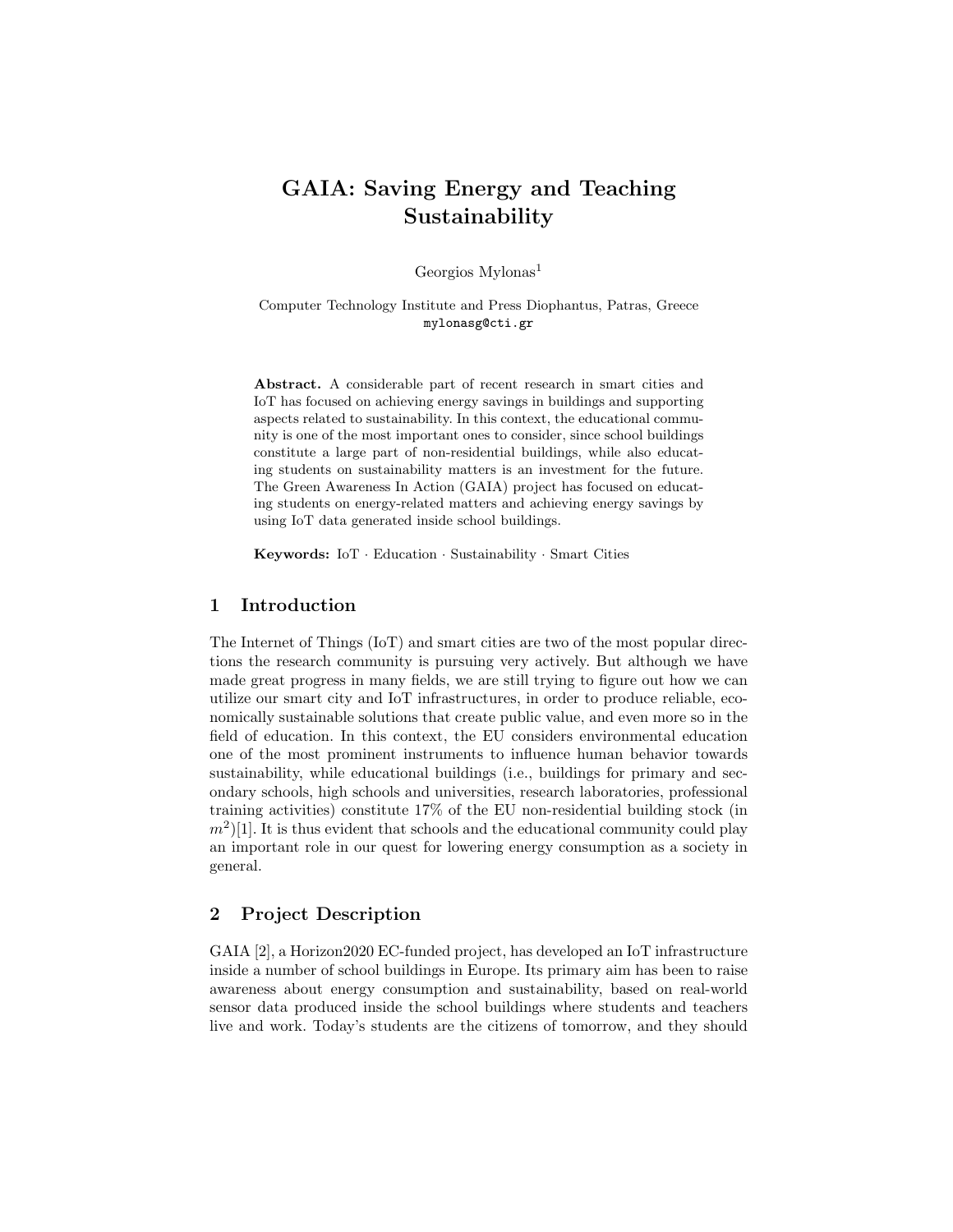have the skills to understand and respond to challenges like climate change. Currently, 25 educational building sites participate in GAIA, located in Sweden, Italy and Greece. An IoT infrastructure is installed in these buildings, monitoring in a real-time manner their power consumption, as well as several indoor and outdoor environmental parameters.

However, this infrastructure would not be particularly useful without having a set of tools to allow access to the data produced and provide functionality to support educational activities. The GAIA Challenge is a playful interactive platform aimed at students, designed to serve as an introduction to aspects related to power consumption and energy saving. In addition, real-time data from sensors in the buildings and participatory sensing help to visualize the real-life impact of the students behavior and enable competitive gamification elements among different schools. The GAIA building manager is a web application offering visualization of energy consumption and environmental data. A smartphone app allows end-users to access school building data from the GAIA infrastructure in a more immediate manner.

#### 3 Current Status - Results

The project has completed its official activities on May 2019. Among its biggest achievements, is the fact that it has managed to build an operational and reliable large-scale IoT infrastructure inside 25 school buildings in Greece, Italy and Sweden. This infrastructure [7] includes over 1200 sensing endpoints, which have been based on open-source components. Also, a large number of the hardware components developed and used in the project are available as open-source designs [6]. Fig. 1 provides some examples of the actual hardware used inside the schools of project.

As part of the educational approach of the project, a set of educational handson activities based on IoT hardware and software have been developed. These activities are now available as the GAIA Educational Lab Kit [4]. A booklet containing structured lesson plans based on this activities will be made publicly available during Summer 2019. Evaluation by the students and teachers that participated in these activities shows some very positive results [5].

In terms of participation in the project activities and use of the project tools, one other positive result is the participation of students themselves through their registration and use of the GAIA Challenge, a playful introduction to the project. The Challenge includes a number of "missions", in which students complete certain "tasks", by answering questions, making correlations, etc. Overall, 3735 students registered to the Challenge, while it also helped to make the introduction to the project without requiring the schools and teachers to dedicate additional time for this activity.

In terms of actual energy saving results from combining the tools and project methodology with data produced inside school buildings during related activities in the schools, we have seen results in the range of 15-20% at a number of instances [8]. With respect to engagement, an important factor has been com-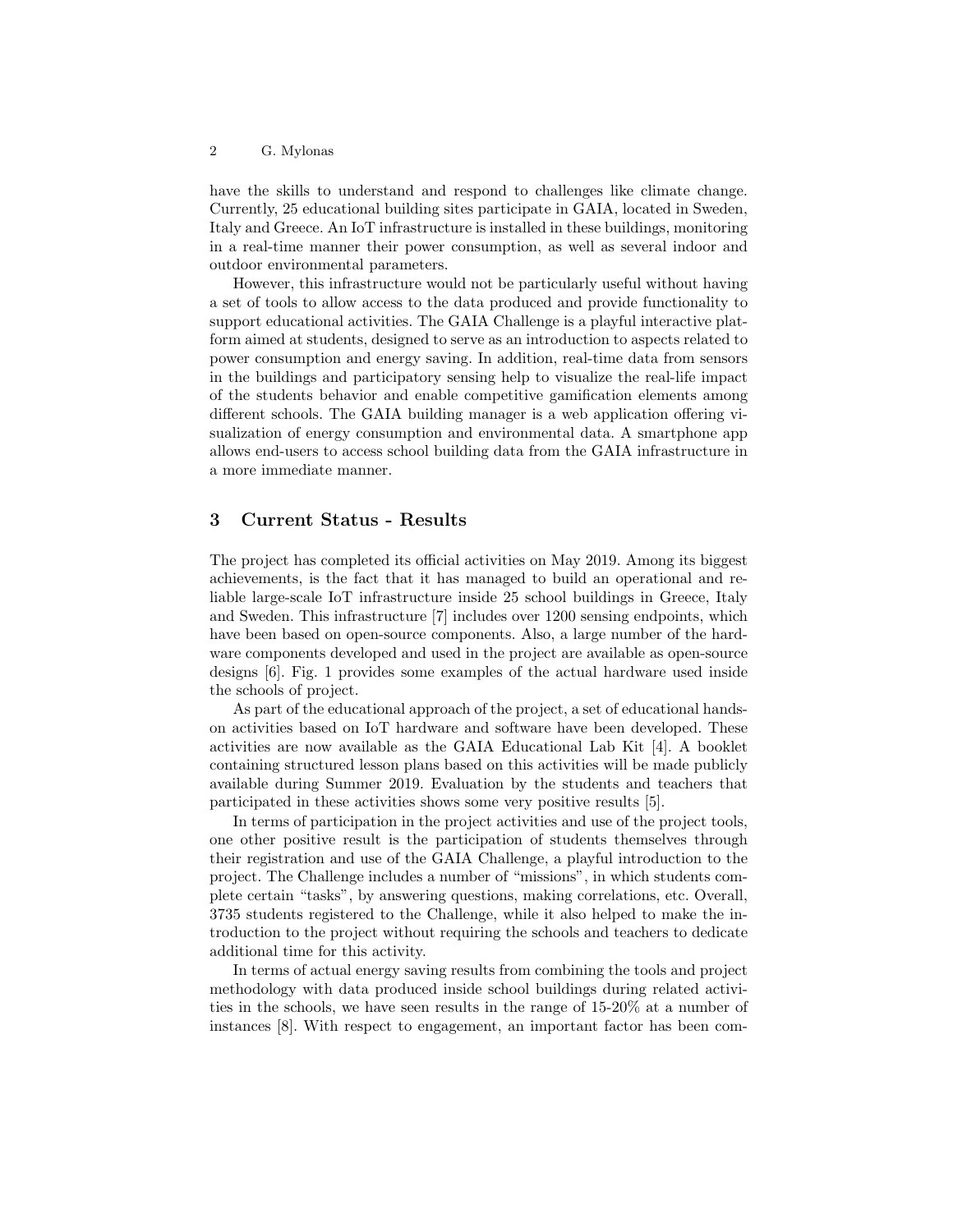

Fig. 1. Instances from hardware components used in the GAIA schools (a), hardware used in lab activities (b), and the exterior of some GAIA schools (c).

petition: students were intrigued by the prospect of competing with students from other schools and countries, and were further motivated to participate in GAIAs competitions for energy savings and related ideas. The project also held two official competitions between schools during educational years 2017-18 and 2018-19, which proved a valuable tool in motivating and engaging the schools participating in the project.

## 4 Conclusions - Future Work

The GAIA project has been successful in building a large IoT infrastructure inside schools in Europe to support energy-focused educational activities. Such activities have resulted in tangible energy savings in several of the schools participating in the project. GAIA has officially completed its activities on May 31, 2019. However, the network of schools built during the project, as well as the software tools developed, will continue to be active in the following school year (2019-2020). The members of the consortium will continue their efforts in monitoring the ways IoT can aid in understanding our energy footprint and how our behavior can affect it in meaningful ways.

## Acknowledgment

This work has been partially supported by the "Green Awareness In Action" (GAIA) project, funded by the European Commission and the EASME under H2020 and contract number 696029. This document reflects only the authors views and the EC and EASME are not responsible for any use that may be made of the information it contains.